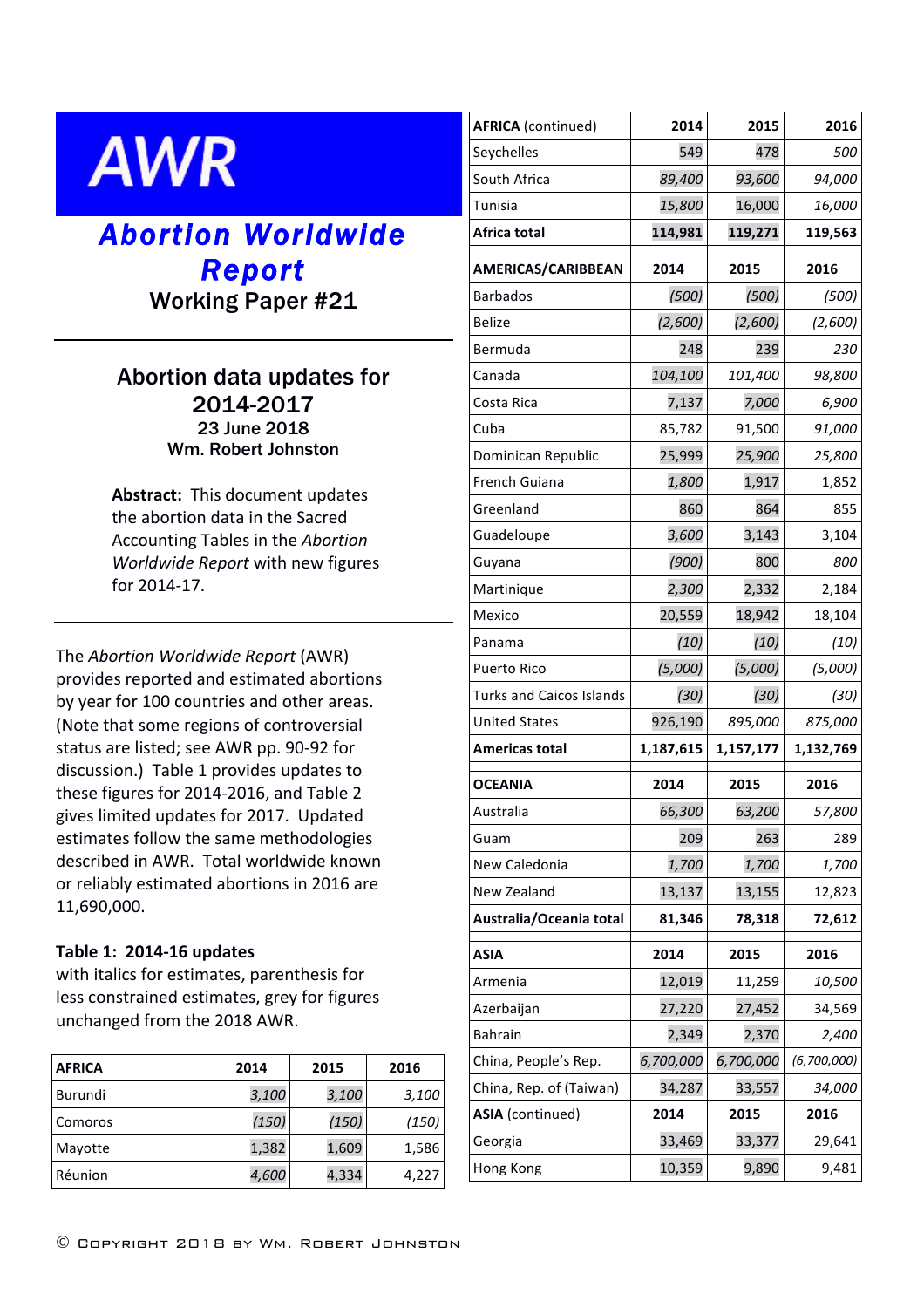| India                     | 701,415   | 721,381    | 739,984   | Kosovo                      |
|---------------------------|-----------|------------|-----------|-----------------------------|
| Israel                    | 19,467    | 18,246     | 17,990    | Latvia                      |
| Japan                     | 181,905   | 176,388    | 168,015   | Lithuania                   |
| Kazakhstan                | 83,709    | 81,440     | 80,000    | Macedon                     |
| Korea Republic of         | (110,000) | (100, 000) | (90,000)  | Malta                       |
| Kyrgyzstan                | 14,513    | 14,500     | 12,500    | Moldova                     |
| Mongolia                  | 18,145    | 18,168     | 18,316    | Montene                     |
| Nagorno-Karabakh          | 681       | 833        | 776       | Netherlar                   |
| Qatar                     | 100       | 100        | 100       | Norway                      |
| Singapore                 | 8,515     | 7,942      | 7,217     | Poland                      |
| Tajikistan                | 17,347    | 16,864     | 17,000    | Portugal                    |
| Turkey                    | 45,580    | 39,276     | 43,428    | Romania                     |
| Turkmenistan              | 12,082    | 11,465     | 10,056    | Russia                      |
| Uzbekistan                | 41,352    | 40,201     | 40,000    | Serbia                      |
| Vietnam                   | 275,000   | (275,000)  | (275,000) | Slovakia                    |
| Asia total                | 8,349,514 | 8,339,709  | 8,340,973 | Slovenia                    |
| <b>EUROPE</b>             | 2014      | 2015       | 2016      | Spain                       |
| Albania                   | 1,679     | 1,433      | 1,203     | Sweden                      |
| Austria                   | (1,800)   | (1,800)    | (1,800)   | Switzerlar                  |
| <b>Belarus</b>            | 29,797    | 29,217     | 27,467    | Transnistı                  |
| Belgium                   | 21,300    | 21,900     | 22,500    | Ukraine                     |
| Bosnia and Herzegovina    | 1,871     | 1,987      | 1,966     | United Kiı                  |
| <b>Bulgaria</b>           | 28,145    | 27,782     | 26,412    | <b>Europe to</b>            |
| Croatia                   | 3,020     | 3,002      | 2,520     |                             |
| Czech Republic            | 21,893    | 20,403     | 20,406    | Total by r<br><b>Africa</b> |
| Denmark                   | 15,097    | 15,000     | 15,000    |                             |
| Estonia                   | 5,188     | 4,919      | 4,475     | Americas<br>Asia            |
| Faeroe Islands            | 30        | 32         | 26        | <b>Europe</b>               |
| Finland                   | 9,797     | 9,504      | 9,465     | Oceania                     |
| France                    | 212,983   | 203,463    | 197,777   | World                       |
| Germany                   | 99,715    | 99,237     | 98,721    |                             |
| Greece                    | (17,600)  | (17,600)   | (17,600)  |                             |
| Guernsey                  | 120       | 120        | 120       |                             |
| Hungary                   | 32,663    | 31,176     | 30,439    |                             |
| <b>EUROPE</b> (continued) | 2014      | 2015       | 2016      |                             |
| Iceland                   | 955       | 926        | 1,021     |                             |
| Ireland                   | 3,777     | 3,511      | 3,312     |                             |
| Isle of Man               | 90        | 105        | 88        |                             |
| Italy                     | 97,535    | 87,639     | 84,926    |                             |
| Jersey                    | 168       | 150        | 130       |                             |

| Kosovo                 | (400)      | (300)      | (300)      |
|------------------------|------------|------------|------------|
| Latvia                 | 5,318      | 4,802      | 4,366      |
| Lithuania              | 5,231      | 4,735      | 4,502      |
| Macedonia              | 4,738      | 4,587      | 4,251      |
| Malta                  | 54         | 58         | 58         |
| Moldova                | 13,930     | 14,059     | 13,285     |
| Montenegro             | 1,264      | 980        | 763        |
| Netherlands            | 30,361     | 30,803     | 30,144     |
| Norway                 | 14,061     | 14,001     | 13,195     |
| Poland                 | 977        | 1,044      | 1,098      |
| Portugal               | 16,762     | 16,454     | 15,959     |
| Romania                | 78,371     | 70,885     | 63,518     |
| Russia                 | 929,963    | 848,180    | 836,611    |
| Serbia                 | 12,923     | 12,242     | 11,500     |
| Slovakia               | 10,582     | 10,058     | 9,390      |
| Slovenia               | 4,060      | 3,682      | 3,736      |
| Spain                  | 94,796     | 94,188     | 93,131     |
| Sweden                 | 36,629     | 38,071     | 38,177     |
| Switzerland            | 10,275     | 10,255     | 10,085     |
| Transnistria           | 3,314      | 3,000      | 2,700      |
| Ukraine                | 116,104    | 106,357    | 101,121    |
| United Kingdom         | 201,885    | 203,101    | 202,482    |
| <b>Europe total</b>    | 2,193,390  | 2,069,179  | 2,024,288  |
|                        |            |            |            |
| <b>Total by region</b> | 2014       | 2015       | 2016       |
| Africa                 | 114,981    | 119,271    | 119,563    |
| Americas               | 1,187,615  | 1,157,177  | 1,132,769  |
| Asia                   | 8,349,514  | 8,339,709  | 8,340,973  |
| <b>Europe</b>          | 2,193,390  | 2,069,179  | 2,024,288  |
| Oceania                | 81,346     | 78,318     | 72,612     |
| World                  | 11,926,846 | 11,763,654 | 11,690,205 |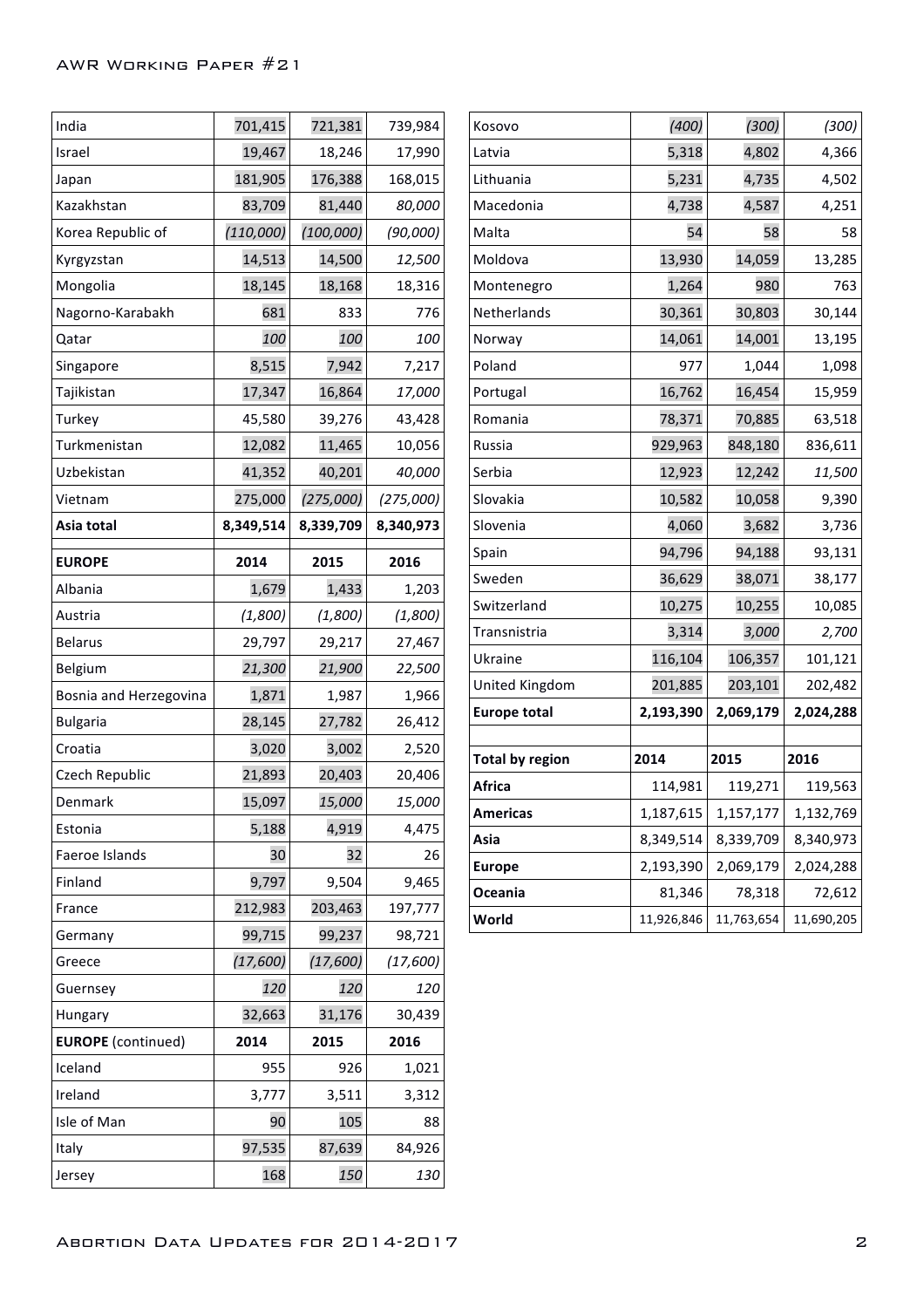#### Table 2: 2017 updates

with estimates in italics.

| country              | 2017    |
|----------------------|---------|
| Canada               | 97,000  |
| <b>United States</b> | 850,000 |
| Australia            | 54,600  |
| Germany              | 101,209 |
| Norway               | 12,733  |
| Sweden               | 36,616  |

#### **References**

- Canadian Institute for Health Information, 25 Jan. 2018, "Induced abortions reported in Canada, 2016" *Canadian Institute for Health Information*, on line [https://www.cihi.ca/en/induced-abortions-reportedin-canada-in-2016].
- CFUV (Russia), 2017, "УЧЕНЫЕ ЗАПИСКИ," *CFUV*, on line [http://sn-law.cfuv.ru/wp-content/uploads/ 2018/01/tom-N2-2017-2.pdf].
- Croatian National Institute of Public Health, May 2017, "Table 2. Total abortions and the number of spontaneous, legally induced, and other abortions recorded by health facilities, Croatia 1994-2016," *Croatian National Institute of Public Health*, on line [https://www.hzjz.hr/wp-

content/uploads/2017/05/08\_pobac\_2016-1.xlsx].

- Department of Health (N. Ireland), 2016-2018. "Northern Ireland termination of pregnancy statistics," *Department of Health*, on line [https://www.healthni.gov.uk/articles/termination-pregnancy].
- Department of Health (UK), Jan. 2018, "Abortion statistics, England and Wales, 2016, *Department of Health*, on line [https://assets.publishing.service.gov.uk/government/ uploads/system/uploads/attachment\_data/file/67902 8/Abortions\_stats\_England\_Wales\_2016.pdf].
- Destatis (Germany), 2018, "Abortions," Statistisches *Bundesamt*, on line [https://www.destatis.de/EN/ FactsFigures/SocietyState/Health/Abortions/Tables/St ateOfResidence.html].
- Eurostat, 8 March 2018, "Legally induced abortions by mother's age," *Eurostat*, on line [http://ec.europa.eu/eurostat/web/productsdatasets/-/demo\_fabort].
- Gerasymenko, G. V., 2017, "Gender-responsive adolescent health and well-being in Ukraine," *Demography and Social Economy*, on line [https://dse.org.ua/arhcive/31/1.pdf].
- Gronlands Statistik, 2017, "Kapitel 4. Legale aborter," *Gronlands Statistik*, on line [https://nun.gl/upload/ files/kapitel%204.%20aborter%202016DK-ENG.pdf].
- Hagstova Foroya (Faeroe Islands), 2018, "HM01080 Number of induced abortions by female age (1994-2016)," Hagstova Foroya, on line [https://statbank.hagstova.fo/pxweb/en/H2/H2\_\_HM\_ HM01/ hv\_abort.px/?rxid=8fdf3dde-9921-4259-8b74cd718086cc70].
- Health Care Inspectorate (Netherlands), Jan. 2018, "Jaarrapportage 2016 van de Wet afbreking zwangerschap," Rijksoverheid, on line [https://www.rijksoverheid.nl/binaries/rijksoverheid/ documenten/rapporten/2018/01/17/gezondvertrouwen-jaarrapportage-2016-van-de-wetafbreking-zwangerschap/jaarrapportage-2016-van-dewet-afbreking-zwangerschap.pdf].
- Heino, Anna, and Mika Gissler, 10 Nov. 2017, "Raskaudenkeskeytykset 2016," *Julkari* (Finland), on line [http://www.julkari.fi/bitstream/handle/10024/ 135557/Tr40\_17.pdf].
- Hernández, Cándido Pérez, et al., 2017, "Aborto: La politica de un Estado claudicante," CEFIM (Mexico), on line [http://www.cefim.org.mx/descarga/ estado claudicante final2.pdf].
- Instituti I Statistikave (Albania), 2017, "Statistical Yearbook 2017," INSTAT, on line [http://www.instat.gov.al/media/3658/statisticalyearbook-2017.pdf].
- ISD Scotland, 30 May 2017, "Abortions performed in Scotland and on Scottish residents in England & Wales," ISD Scotland, on line [http://www.isdscotland.org/Health-Topics/Sexual-Health/Publications/2017-05-30/2017-05-30- Terminations-2016-Report.pdf].
- Johnston, Wm. Robert, 10 May 2018, "The past, present and potential futures of abortion in Ireland: Insights from international abortion data," Johnston's Archive, on line [http://www.johnstonsarchive.net/ policy/abortion/ireland\_abortion\_2018.html].
- Løkeland, Mette, et al., March 2018, "Rapport om svangerskapsavbrot for 2017," FHI (Norway), on line [https://www.fhi.no/globalassets/dokumenterfiler/rap porter/2017/rapport-om-svangerskapsavbrot-for-2017.pdf].
- Ministerio de Sanidad (Spain), 2017, "Interrupción Voluntaria del Embarazo: datos definitivos correspondientes al año 2016," Sanidad, on line [https://www.msssi.gob.es/profesionales/saludPublica /prevPromocion/embarazo/docs/IVE\_2016.pdf].
- Ministero della Salute (Italy), 22 Dec. 2017, "Relazione del ministro della salute sulla attuazione della legge contenente norme per la tutela sociale della maternita